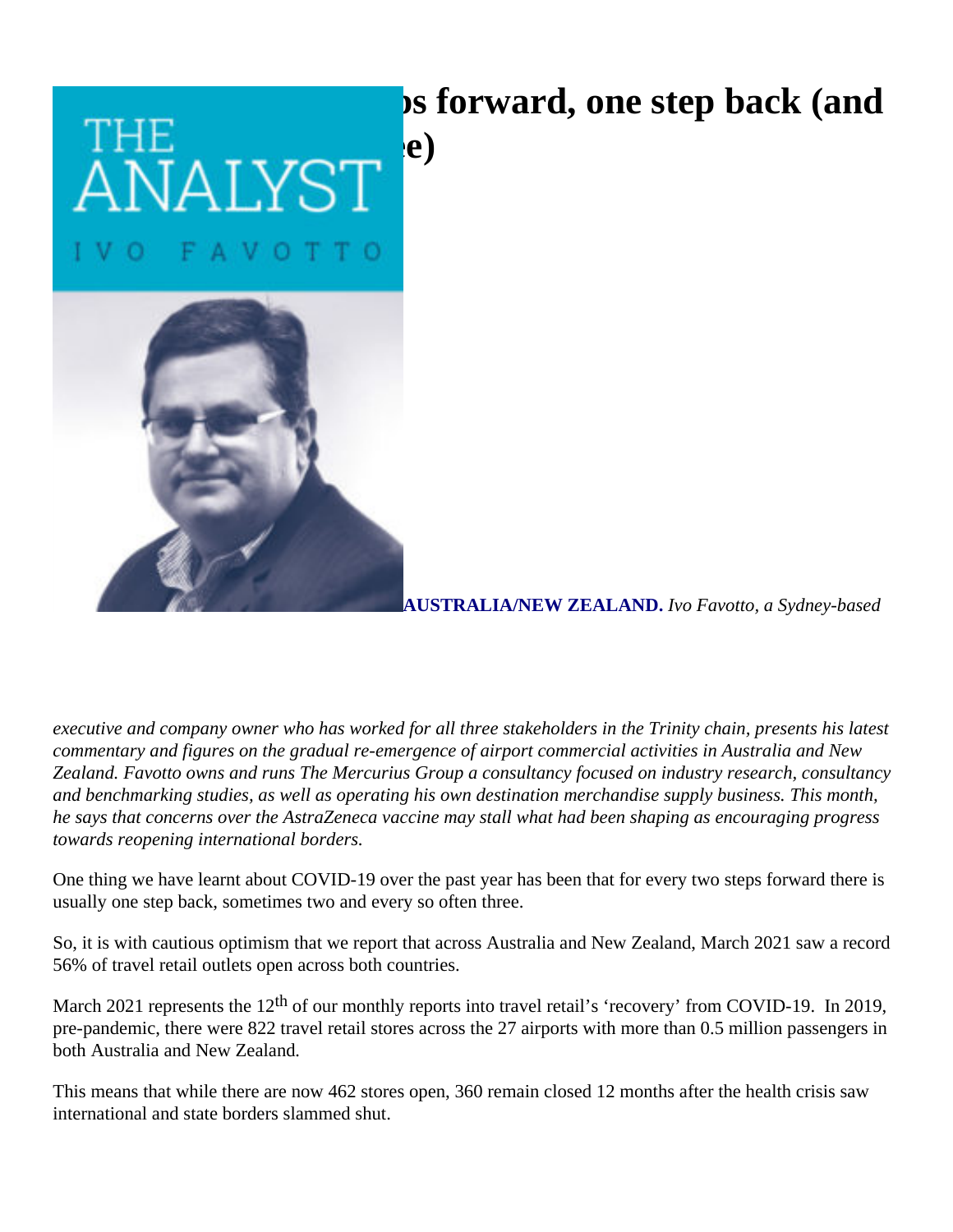That 56% of stores are open is reflective of several factors. First is that due to both countries' 'island fortress' mentality and very strict and conservative pandemic management, all state borders in Australia are open and there are no restrictions on the domestic movement in New Zealand.

In both countries, most COVID-related restrictions (on travel, gatherings, sporting events etc) have effectively been lifted. Second is that March is the lead-in period to the Easter and school holiday travel period. Thirdly, the Australian government has started to incentivise travel by offering subsidised airline tickets (being a weaning phase for travel industry as the wider economic wage subsidies ceased at the end of March).

## *Those choosing to travel do so at their own risk – that is, if the borders close suddenly the cost risk remains with the traveller*

Airlines are reporting healthy forward bookings and the travelling public are starting to regain confidence in booking travel without fear of getting stuck in a snap lockdown.

But just as things were starting to look rosier, the pandemic's knack of dragging us back into the fight has emerged in the form of serious questions about potential side effects of the AstraZeneca vaccine – the main version that both Australia and New Zealand were relying on to vaccinate most of their populations.

Both countries have now switched their reliance to the Pfizer vaccine but the timing of the supply of this alternative has not been resolved. So, in both countries, the timing of the vaccine roll-outs has been much slower than forecast and pushed back to late 2021 and even sometime in 2022.

The delayed vaccine roll-out is a crushing blow to the travel industry's hopes for the wider re-opening of international borders in both countries. While Australia and New Zealand have agreed on an intra-nation travel bubble, it has been made clear that it could be shut down at any time if there is an outbreak in either country. Moreover, those choosing to travel do so at their own risk – that is, if the borders close suddenly the cost risk remains with the traveller. This makes it tough to see huge numbers willing to take the risk – at least for now.

So, two steps forward but at least one back. And the vaccine roll-out delay may well see international borders remain materially closed for another year – maybe more.

As has been the case since the start of the pandemic, there are more F&B outlets open than specialty retail (60% versus 51%). Unsurprisingly, the rate of re-opening remains higher for domestic terminals than their international equivalents. It is also higher for domestic terminals in New Zealand than those in Australia. However, the absence of material state border closures in recent months has seen Australian domestic terminals catching up with their New Zealand counterparts.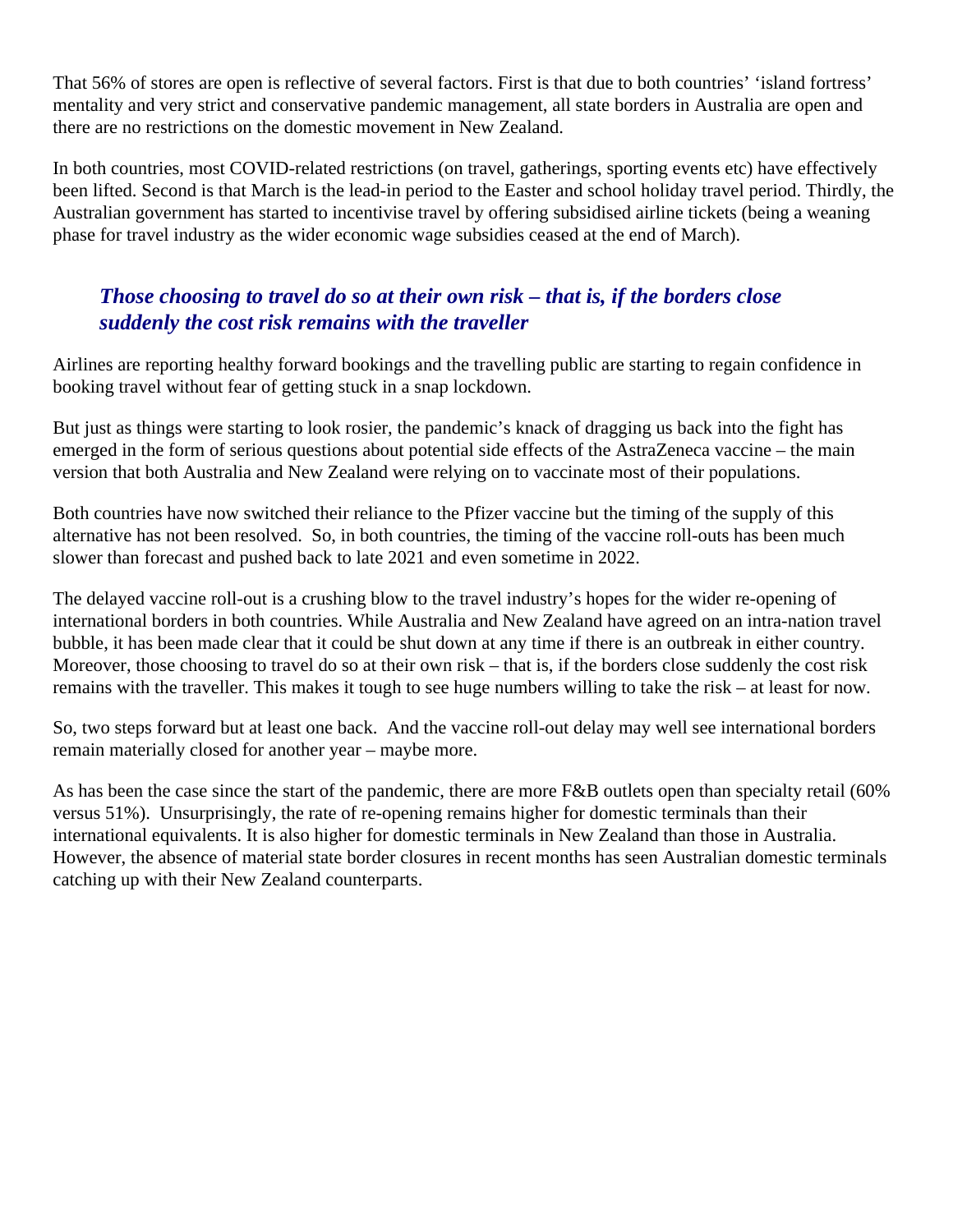## Source: The Mercurius Group travel retail database and analysis (Click to enlarge)

In terms of outlets open per million passengers in domestic terminals in Australia, January 2021 (using the mo recent set of passenger statistics) saw an increase to 4.1 outlets/million pax for F&B and 3.7 outlets/million pax compared to December 2020, driven by a drop in passenger numbers versus December (a traditional peak).

This outcome is almost double the pre-pandemic average for domestic airports in Australia of 2.1 F&B outlets/million pax and 1.8 specialty outlets/million pax.

In other words, in January 2021 (compared to late 2019), 63% of domestic terminal outlets were open competing for business from just 30% of the earlier passenger volume. Even this situation is only possible because almost all airports have given their operators flexibility with trading hours and due to the Federal Government's wage subsidy scheme, Job Keeper. However, the end of Job Keeper on 31 March may impact operators' willingness to keep stores open – as we shall see in next month's report.

The outlets that are open are competing hard for passenger spend and many airports have reported improving passenger spend rates, notwithstanding lower passenger numbers (and hence lower overall sales).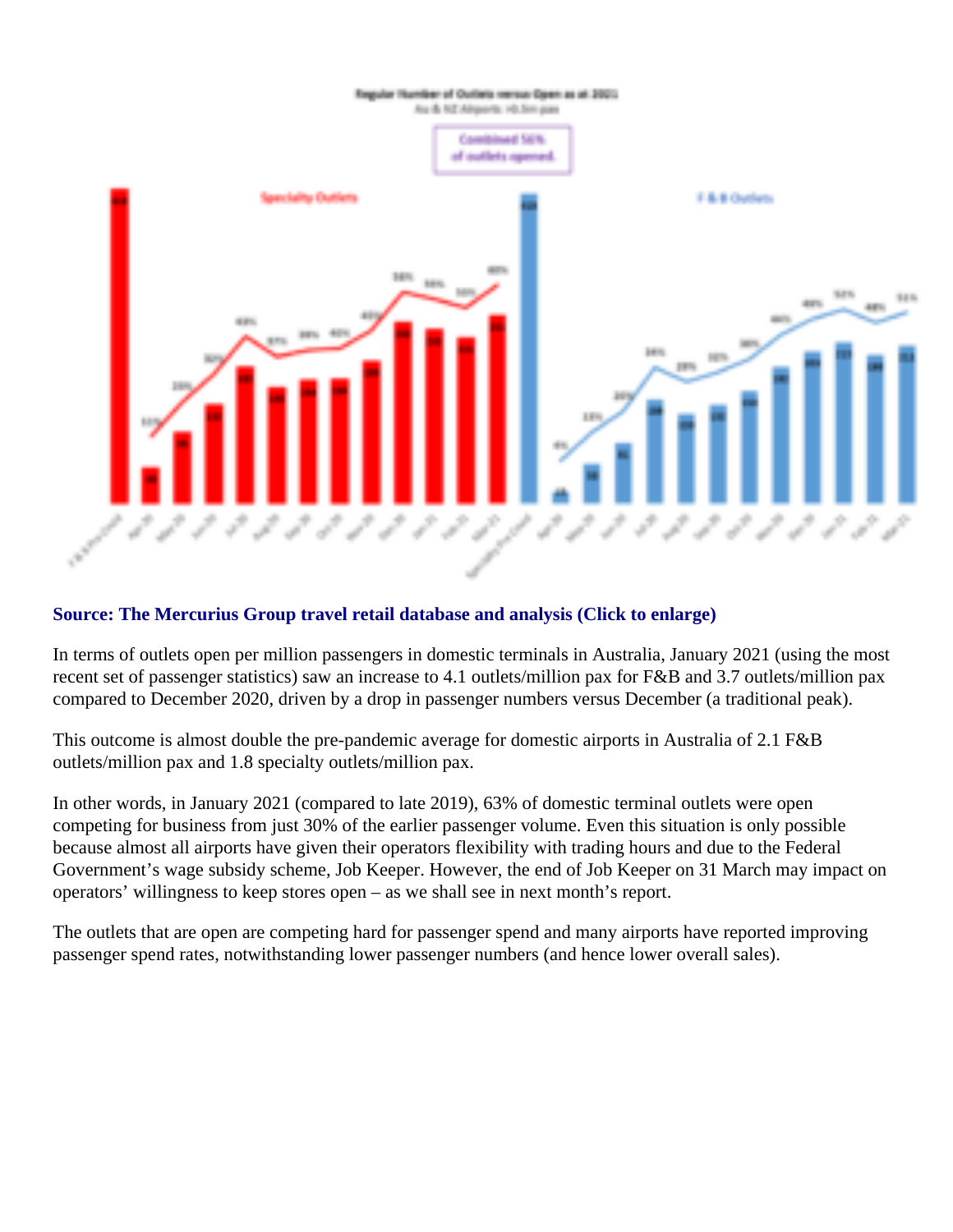## Source: The Mercurius Group travel retail database and analysis (Click to enlarge)

As we have speculated in earlier articles, the travel retail environment is becoming ripe for consolidation. HMSHost appears to be positioning for this internationally divited the US motorway business cording to HMSHost President and CEO Steve Johnson the recently announced sale of the business will allow the company "to advance airport food and beverage strategy and reshape our travel dining portfolio".

With The Mercurius Group's forthcoming Airport Food & Beverage Study (details coming soon) placing HMSHost in the lower half of the Australia and New Zealand Top 12 F&B operators, local opportunities for industry consolidation may appeal.